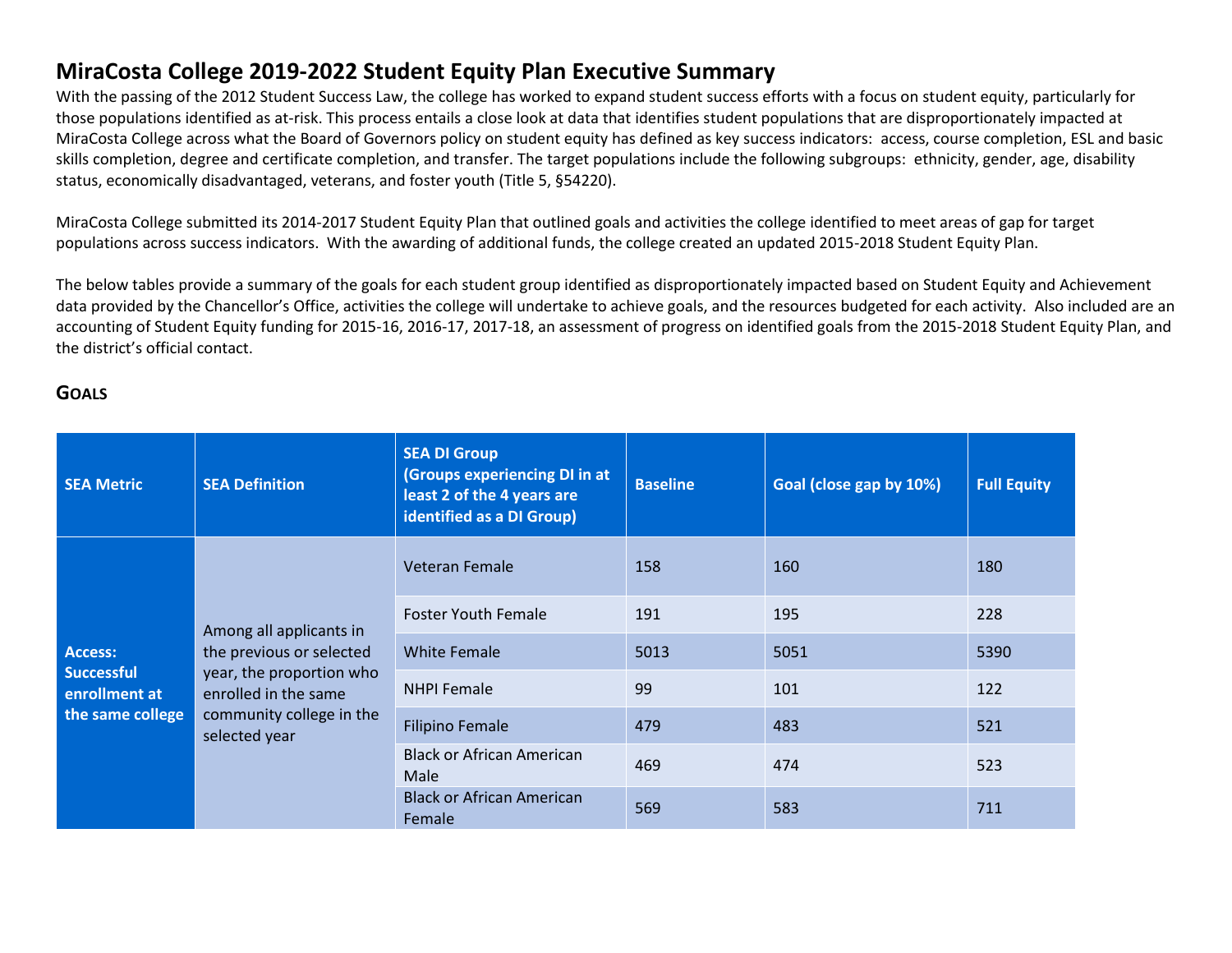| <b>SEA Metric</b>                         | <b>SEA Definition</b>                                                                                                                                              | <b>SEA DI Group</b><br>(Groups experiencing DI in at<br>least 2 of the 4 years are<br>identified as a DI Group) | <b>Baseline</b> | Goal (close gap by 40%) | <b>Full Equity</b> |
|-------------------------------------------|--------------------------------------------------------------------------------------------------------------------------------------------------------------------|-----------------------------------------------------------------------------------------------------------------|-----------------|-------------------------|--------------------|
| <b>Retention Fall to</b><br><b>Spring</b> | Among all students, the<br>proportion retained from<br>fall to spring at the same<br>college in the selected<br>year, excluding students<br>who completed an award | Veteran Male                                                                                                    | 401             | 411                     | 426                |
|                                           | or transferred to a<br>postsecondary institution                                                                                                                   | <b>Black or African American</b><br>Male                                                                        | 138             | 144                     | 157                |

| <b>SEA Metric</b>                                                 | <b>SEA Definition</b>                                 | <b>SEA DI Group</b><br>(Groups experiencing DI in at<br>least 2 of the 4 years are<br>identified as a DI Group) | <b>Baseline</b> | Goal (close gap by 40%) | <b>Full Equity</b> |
|-------------------------------------------------------------------|-------------------------------------------------------|-----------------------------------------------------------------------------------------------------------------|-----------------|-------------------------|--------------------|
|                                                                   |                                                       | <b>LGBT Female</b>                                                                                              |                 | 4                       |                    |
| Among all students, the<br>proportion who<br><b>Completion of</b> | Some other race, Female                               |                                                                                                                 |                 | 4                       |                    |
| transfer-level                                                    | completed both transfer-<br>level math and English in | <b>NHPI Male</b>                                                                                                | $\Omega$        |                         | $\overline{2}$     |
| <b>Math and</b><br><b>English</b>                                 | their first academic year<br>of credit enrollment     | Hispanic or Latino Female                                                                                       | 41              | 55                      | 77                 |
| within the district                                               |                                                       | <b>Economically Disadvantaged</b><br>Female                                                                     | 67              | 81                      | 101                |
|                                                                   |                                                       | Disabled Male                                                                                                   |                 |                         |                    |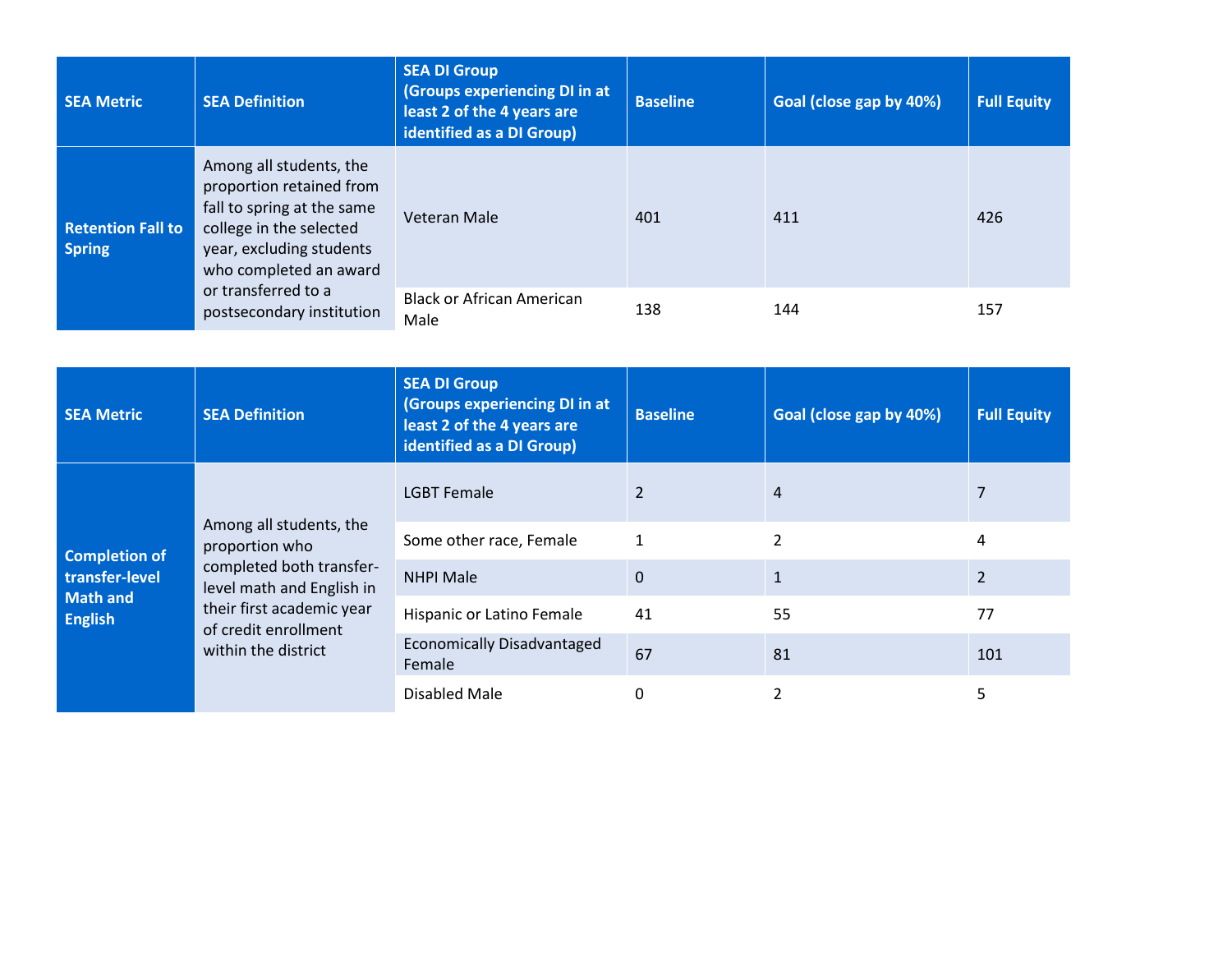| <b>SEA Metric</b>        | <b>SEA Definition</b>                                            | <b>SEA DI Group</b><br>(Groups experiencing DI in at<br>least 2 of the 4 years are<br>identified as a DI Group) | <b>Baseline</b> | Goal (close gap by 40%) | <b>Full Equity</b> |
|--------------------------|------------------------------------------------------------------|-----------------------------------------------------------------------------------------------------------------|-----------------|-------------------------|--------------------|
|                          |                                                                  | <b>LGBT Female</b>                                                                                              |                 | 20                      | 24                 |
| <b>Transfer to a</b>     | Among all students, the<br>number of students who                | <b>Foster Youth Male</b>                                                                                        | 2               | 3                       | 4                  |
| four-year<br>institution | transferred to various<br>types of postsecondary<br>institutions | <b>Foster Youth Female</b>                                                                                      | 6               |                         | 8                  |
|                          |                                                                  | <b>NHPI Male</b>                                                                                                |                 | 2                       | 4                  |
|                          |                                                                  | Hispanic or Latino Male                                                                                         | 185             | 217                     | 264                |

| <b>SEA Metric</b>                                                                                                   | <b>SEA Definition</b>                                                                                 | <b>SEA DI Group</b><br><b>(Groups experiencing DI in at</b><br>least 2 of the 4 years are<br>identified as a DI Group) | <b>Baseline</b> | Goal (close gap by 40%) | <b>Full Equity</b> |
|---------------------------------------------------------------------------------------------------------------------|-------------------------------------------------------------------------------------------------------|------------------------------------------------------------------------------------------------------------------------|-----------------|-------------------------|--------------------|
|                                                                                                                     | Among all students, the<br>number of students who                                                     | <b>Foster Youth Male</b>                                                                                               |                 | 3                       | 4                  |
|                                                                                                                     | earned various types of<br>awards within a year of<br>last enrolling and the<br>number of adult basic | <b>Foster Youth Female</b>                                                                                             | 3               | 5                       | 7                  |
|                                                                                                                     |                                                                                                       | Some Other Race Female                                                                                                 | 12              | 15                      | 19                 |
| <b>Attained the</b>                                                                                                 | education, adult                                                                                      | <b>NHPI Male</b>                                                                                                       | $\overline{2}$  | 3                       | 4                  |
| <b>Vision Goal</b><br><b>Completion</b>                                                                             | secondary education, and<br>English as a Second                                                       | <b>Black or African American Male</b>                                                                                  | 9               | 15                      | 24                 |
| <b>Definition</b>                                                                                                   | Language students who<br>enrolled in either a                                                         | <b>Black or African American</b><br>Female                                                                             | 21              | 25                      | 30                 |
| noncredit career<br>education course or any<br>college level credit course<br>in the selected or<br>subsequent year | American Indian or Alaskan<br><b>Native</b>                                                           | $\mathbf{1}$                                                                                                           | $\overline{2}$  | $\overline{2}$          |                    |
|                                                                                                                     |                                                                                                       | <b>LGBT Male</b>                                                                                                       | 5               | 8                       | 13                 |
|                                                                                                                     | <b>LGBT Female</b>                                                                                    | 8                                                                                                                      | 14              | 24                      |                    |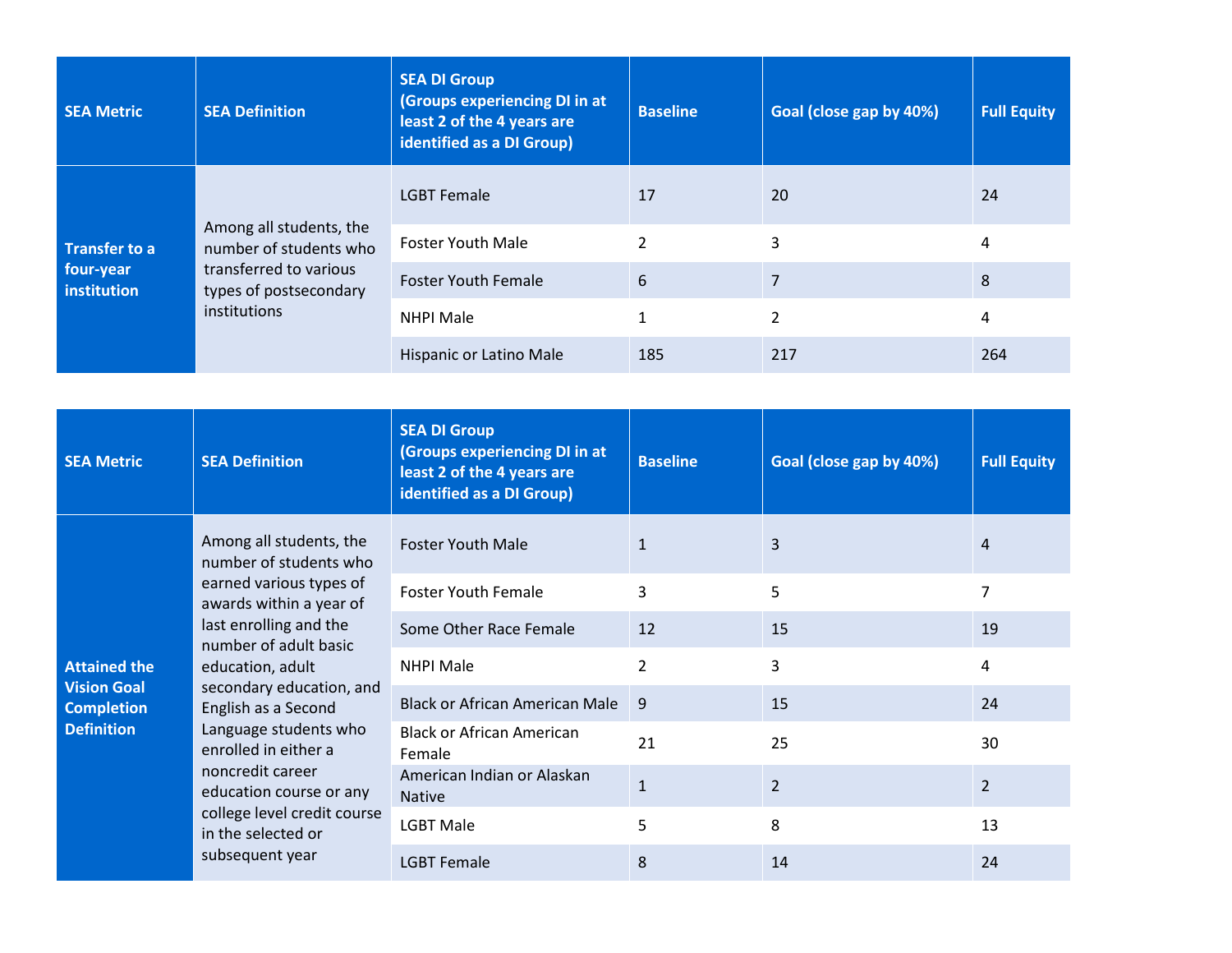# **ACTIVITIES AND RESOURCES**

# **Academic Success and Equity Programs**

Support Academic Success and Equity Programs (ASE) that include MANA, Puente, RAFFY, and Umoja geared towards providing tailored interventions and culturally relevant services for Native Hawaiian/Pacific Islander, Latinx (Hispanic), former Foster Youth, and African American students. ASE programs have demonstrated outcomes in increasing student persistence, completion of critical math and/or English courses, and completion of a certificate, degree, and/or transfer. ASE focus group data shows student participants experience a higher sense of motivation when engaging with ASE staff and faculty, benefits from personalized counseling, an increased sense of connection and a network of support. ASE programs provide dedicated counseling, learning communities, culturally relevant curriculum and connection to instructional faculty, and critical skills in the areas of financial literacy, time management, coping skills, and educational planning. Plans to expand ASE programs include services for undocumented/mixed status students and formerly incarcerated students.

## Related Metrics:

- Foster Youth : Male : Transferred to a Four-Year Institution
- Foster Youth : Female : Transferred to a Four-Year Institution
- Native Hawaiian or other Pacific Islander : Male : Transferred to a Four-Year Institution
- **Hispanic or Latino: Male: Transferred to a Four-Year Institution**
- Foster Youth : Male : Attained the Vision Goal Completion Definition
- Foster Youth : Female : Attained the Vision Goal Completion Definition
- Some other race : Female : Attained the Vision Goal Completion Definition
- Native Hawaiian or other Pacific Islander : Male : Attained the Vision Goal Completion Definition
- Black or African American : Male : Attained the Vision Goal Completion Definition
- Black or African American : Female : Attained the Vision Goal Completion Definition
- Some other race : Female : Completed Both Transfer-Level Math and English Within the District in the First Year
- Native Hawaiian or other Pacific Islander : Male : Completed Both Transfer-Level Math and English Within the District in the First Year
- Hispanic or Latino : Female : Completed Both Transfer-Level Math and English Within the District in the First Year
- Black or African American : Male : Retained from Fall to Spring at the Same College
- Foster Youth : Female : Enrolled in the Same Community College
- Native Hawaiian or other Pacific Islander : Female : Enrolled in the Same Community College
- Black or African American : Male : Enrolled in the Same Community College
- Black or African American : Female : Enrolled in the Same Community College

## **Equity-focused and scaled Guided Pathways framework**

Using leading indicators based on guided pathways momentum points, continue to proactively design and deploy key components of a guided pathways framework with a particular focus on areas where students are not progressing in their academic journey and on scaling the practices to ensure that all students in disproportionately impacted groups are supported. Planned interventions include career exploration and counseling early in the student's academic journey, integration of academic and student support functions within the first year, monitoring of progress on education plans, and real-time referrals for additional support when needed. Momentum points that will be disaggregated and monitored regularly include: completing matriculation, persisting from fall to spring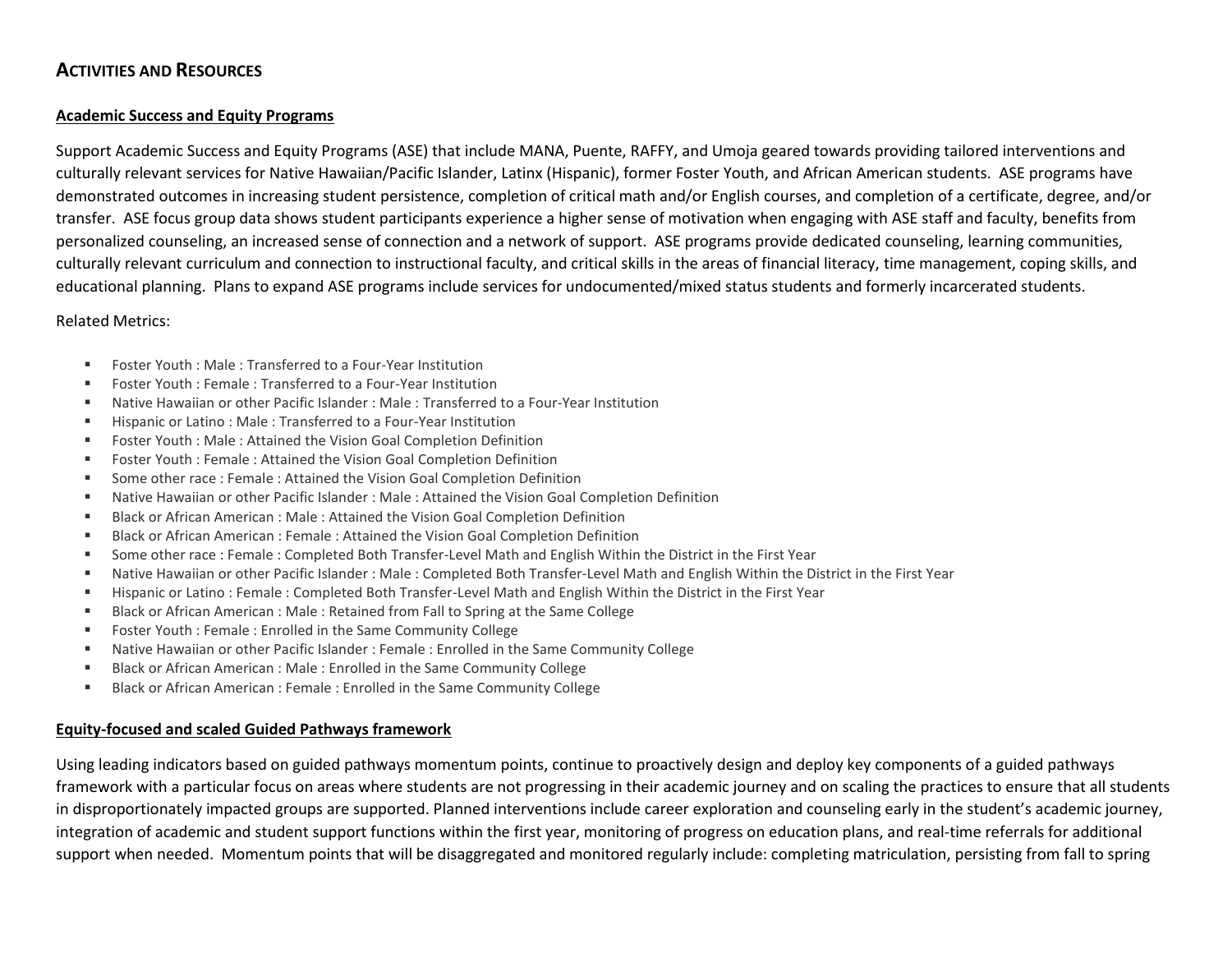and from fall to fall, completing a comprehensive education plan, attempting and completing math and English in the first year, achieving unit milestones (12, 24, 48, and 60), and earning a certificate, degree and/or transfer.

## Related Metrics:

- **EXECT : Male : Attained the Vision Goal Completion Definition**
- LGBT : Female : Attained the Vision Goal Completion Definition
- LGBT : Female : Transferred to a Four-Year Institution
- Foster Youth : Male : Transferred to a Four-Year Institution
- Foster Youth : Female : Transferred to a Four-Year Institution
- Native Hawaiian or other Pacific Islander : Male : Transferred to a Four-Year Institution
- **Hispanic or Latino: Male: Transferred to a Four-Year Institution**
- Foster Youth : Male : Attained the Vision Goal Completion Definition
- Foster Youth : Female : Attained the Vision Goal Completion Definition
- Some other race : Female : Attained the Vision Goal Completion Definition
- Native Hawaiian or other Pacific Islander : Male : Attained the Vision Goal Completion Definition
- Black or African American : Male : Attained the Vision Goal Completion Definition
- Black or African American : Female : Attained the Vision Goal Completion Definition
- American Indian or Alaska Native : Male : Attained the Vision Goal Completion Definition
- LGBT : Female : Completed Both Transfer-Level Math and English Within the District in the First Year
- Some other race : Female : Completed Both Transfer-Level Math and English Within the District in the First Year
- Native Hawaiian or other Pacific Islander : Male : Completed Both Transfer-Level Math and English Within the District in the First Year
- Hispanic or Latino : Female : Completed Both Transfer-Level Math and English Within the District in the First Year
- Economically Disadvantaged : Female : Completed Both Transfer-Level Math and English Within the District in the First Year
- Disabled : Male : Completed Both Transfer-Level Math and English Within the District in the First Year
- Black or African American : Male : Retained from Fall to Spring at the Same College
- Foster Youth : Female : Enrolled in the Same Community College
- White : Female : Enrolled in the Same Community College
- Native Hawaiian or other Pacific Islander : Female : Enrolled in the Same Community College
- Black or African American : Male : Enrolled in the Same Community College
- Black or African American : Female : Enrolled in the Same Community College

# **Culturally sustaining pedagogy in the classroom**

Work with the Academic Senate to create intentional opportunities to integrate cultural perspectives into the learning experiences. Research shows that culture is central to not only communication and receipt of information, but also in shaping learning. Utilizing Student Equity categorical funds and partnering with other grants to intentionally create professional development opportunities for MiraCosta community members to attend equity related conferences and trainings to increase learning around culturally sustained pedagogies and contextualized learning. Utilize success from Academic Success and Equity program culturally sustained pedagogies to review with the campus community as a promising practice. Focus group data from ASE programs acknowledged that similarities between students, faculty and staff that they engaged with built stronger connections for disproportionately impacted students to connect to the curriculum. Participants felt as though staff could understand their situations because staff had been in the same position as the students. A pedagogy that acknowledges, responds to, and celebrates fundamental cultures offers full and equitable access and support for students from all cultures.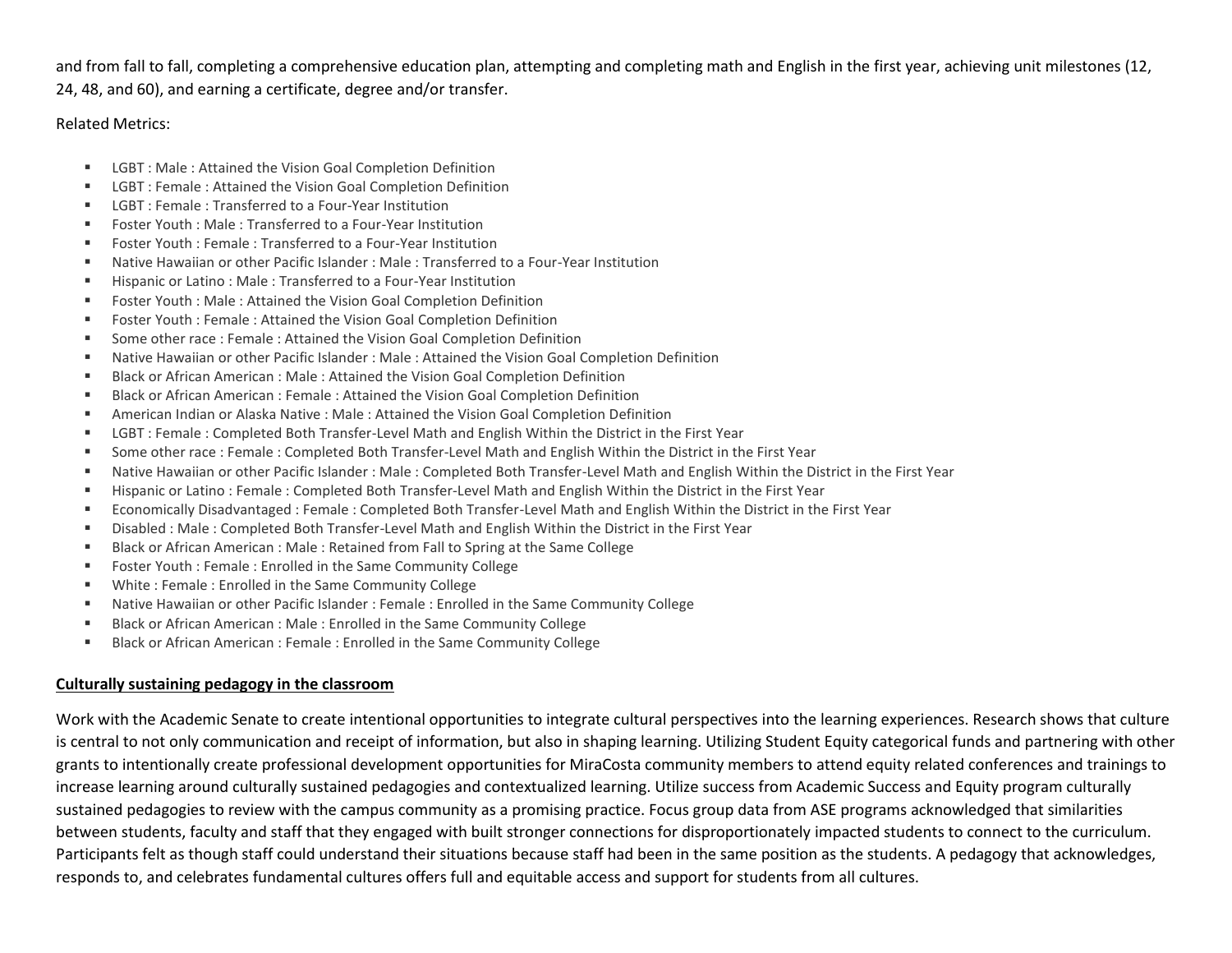#### Related Metrics:

- LGBT : Male : Attained the Vision Goal Completion Definition
- LGBT : Female : Attained the Vision Goal Completion Definition
- **EXECT : Female : Transferred to a Four-Year Institution**
- Foster Youth : Male : Transferred to a Four-Year Institution
- Foster Youth : Female : Transferred to a Four-Year Institution
- Native Hawaiian or other Pacific Islander : Male : Transferred to a Four-Year Institution
- **Hispanic or Latino: Male: Transferred to a Four-Year Institution**
- Foster Youth : Male : Attained the Vision Goal Completion Definition
- Foster Youth : Female : Attained the Vision Goal Completion Definition
- Some other race : Female : Attained the Vision Goal Completion Definition
- Native Hawaiian or other Pacific Islander : Male : Attained the Vision Goal Completion Definition
- **Black or African American : Male : Attained the Vision Goal Completion Definition**
- Black or African American : Female : Attained the Vision Goal Completion Definition
- American Indian or Alaska Native : Male : Attained the Vision Goal Completion Definition
- **EXECT : Female : Completed Both Transfer-Level Math and English Within the District in the First Year**
- Some other race : Female : Completed Both Transfer-Level Math and English Within the District in the First Year
- Native Hawaiian or other Pacific Islander : Male : Completed Both Transfer-Level Math and English Within the District in the First Year
- Hispanic or Latino : Female : Completed Both Transfer-Level Math and English Within the District in the First Year
- Economically Disadvantaged : Female : Completed Both Transfer-Level Math and English Within the District in the First Year
- Disabled : Male : Completed Both Transfer-Level Math and English Within the District in the First Year
- Veteran : Male : Retained from Fall to Spring at the Same College
- Black or African American : Male : Retained from Fall to Spring at the Same College
- Veteran : Female : Enrolled in the Same Community College
- Foster Youth : Female : Enrolled in the Same Community College
- White : Female : Enrolled in the Same Community College
- Native Hawaiian or other Pacific Islander : Female : Enrolled in the Same Community College
- Filipino : Female : Enrolled in the Same Community College
- Black or African American : Male : Enrolled in the Same Community College
- **Black or African American : Female : Enrolled in the Same Community College**
- Overall : All : Completed Both Transfer-Level Math and English Within the District in the First Year
- Overall : All : Transferred to a Four-Year Institution
- Overall : All : Attained the Vision Goal Completion Definition
- Overall : All : Retained from Fall to Spring at the Same College
- Overall : All : Enrolled in the Same Community College

## **Continue to implement AB705**

In order to promote math and English completion and ensure equitable outcomes, first-in-sequence and transfer-level courses in these foundational disciplines will utilize an embedded tutoring model. This academic support intervention relies on both teaching faculty and peer tutors to support an active and engaged classroom learning environment. Embedded tutoring has demonstrated outcomes in helping students learn course concepts and increasing student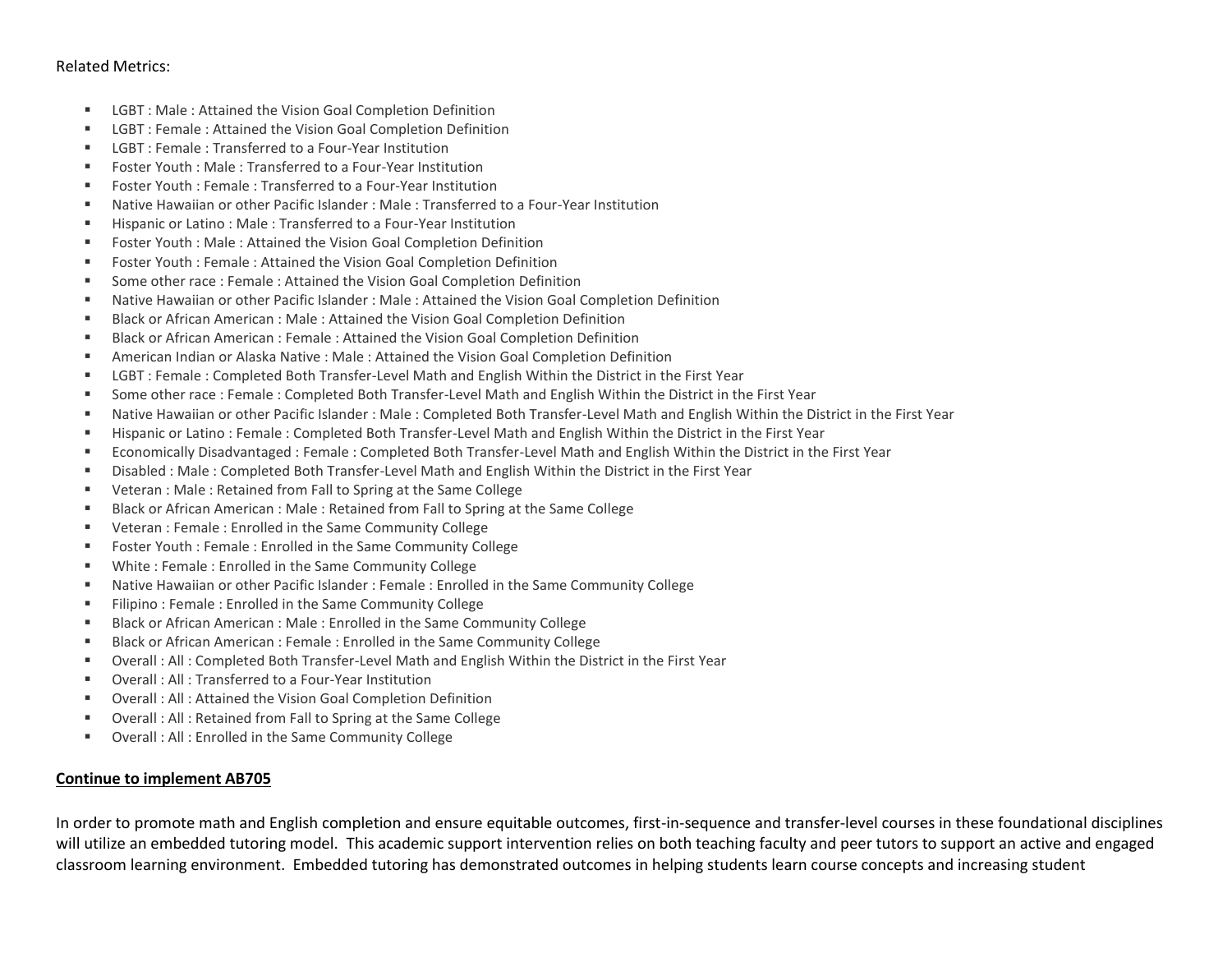engagement, and provides an opportunity for contextualized learning to connect students from DI populations to the curriculum. Continue to support embedded tutoring in ASE programs and opportunities for early connection to college programs serving local high school.

## Related Metrics:

- **EXECT : Female : Completed Both Transfer-Level Math and English Within the District in the First Year**
- Some other race : Female : Completed Both Transfer-Level Math and English Within the District in the First Year
- Native Hawaiian or other Pacific Islander : Male : Completed Both Transfer-Level Math and English Within the District in the First Year
- Hispanic or Latino : Female : Completed Both Transfer-Level Math and English Within the District in the First Year
- Economically Disadvantaged : Female : Completed Both Transfer-Level Math and English Within the District in the First Year
- Disabled : Male : Completed Both Transfer-Level Math and English Within the District in the First Year

# **Outreach, Enrollment, and Retention Activities**

Continue to support outreach, enrollment, and retention strategies for DI students to increase access to the campus and success. MiraCosta has worked with K-12 partners to increase the college-going culture in its service area, particularly for high schools with student populations reflecting our DI populations. Strategies include early access to the college and support services for students transitioning from high school to college and increasing co-curricular opportunities for students that enhance inclusion and cross-cultural competence. Current interventions such as access events, high school outreach, and tailored services have been correlated to increased persistence and success for students who transition to the college. Local data demonstrates that age is a critical factor in identifying DI at MiraCosta and therefore needs to be taken into account in designing interventions. Related Metrics:

- Veteran : Male : Retained from Fall to Spring at the Same College
- Black or African American : Male : Retained from Fall to Spring at the Same College
- Veteran : Female : Enrolled in the Same Community College
- Foster Youth : Female : Enrolled in the Same Community College
- White : Female : Enrolled in the Same Community College
- Native Hawaiian or other Pacific Islander : Female : Enrolled in the Same Community College
- Filipino : Female : Enrolled in the Same Community College
- **Black or African American : Male : Enrolled in the Same Community College**
- **Black or African American : Female : Enrolled in the Same Community College**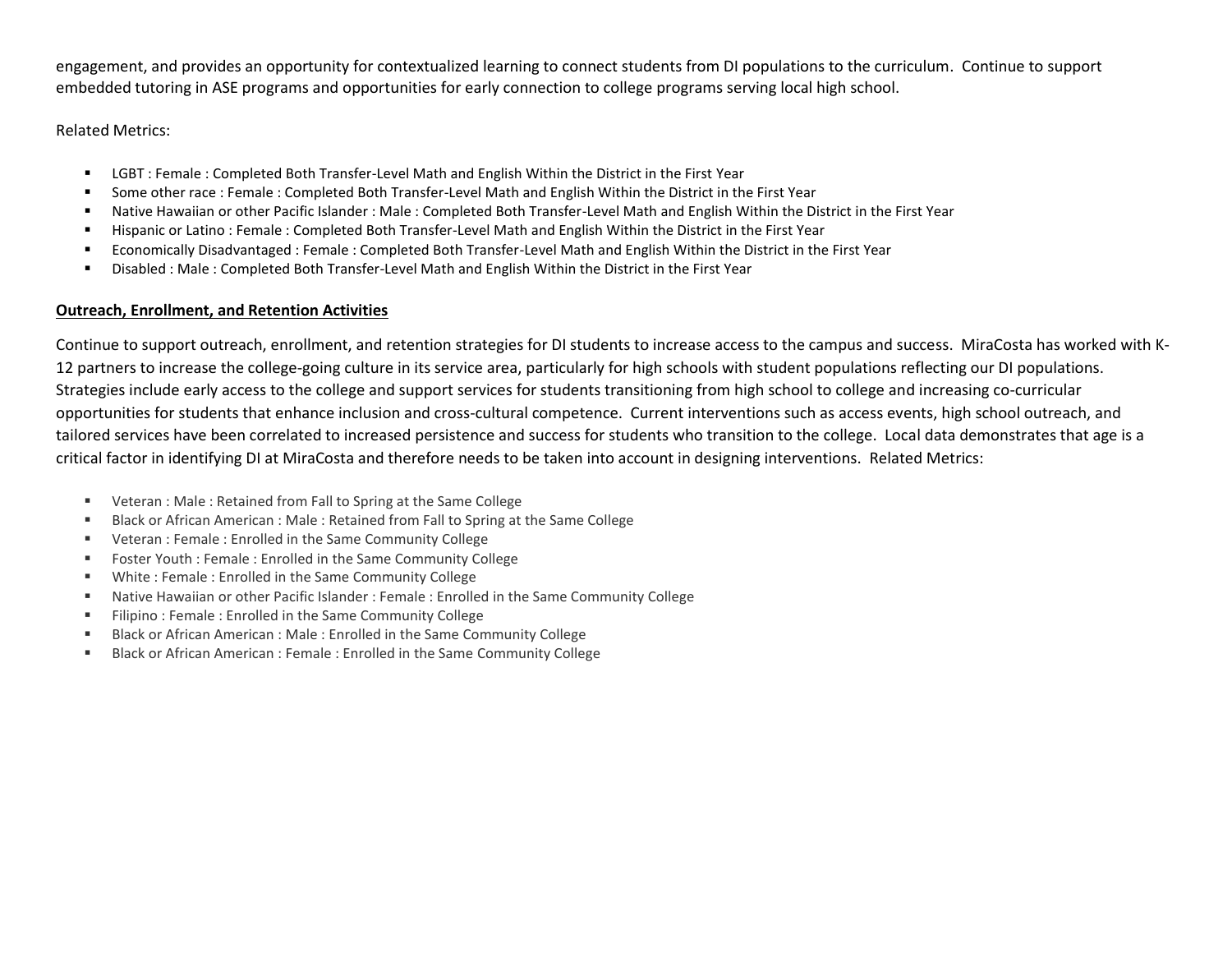# **Accounting of Student Equity Funding**

**Fiscal Year 2015-2016**

| <b>Object Code &amp;</b><br><b>Classification</b>              | Outreach  | Categoricals<br>Services &<br>Student | Research &<br>Evaluation | Coordination<br>& Planning<br>Student<br>Equity | Course Dev &<br>Curriculum /<br>Adaptation | Development<br>Professional | Instructional<br>Support | Direct Student<br>Support | <b>Total</b> |
|----------------------------------------------------------------|-----------|---------------------------------------|--------------------------|-------------------------------------------------|--------------------------------------------|-----------------------------|--------------------------|---------------------------|--------------|
| 1000<br><b>Academic Salaries</b>                               |           |                                       |                          |                                                 |                                            |                             | \$12,005                 | \$42,648                  | \$54,653     |
| 2000<br>Classified and Other<br>Nonacademic Salaries           | \$164,302 |                                       |                          | \$230,060                                       |                                            |                             |                          | \$67,062                  | \$461,424    |
| 3000<br><b>Employee Benefits</b>                               | \$49,137  |                                       |                          | \$117,518                                       |                                            |                             |                          | \$10,896                  | \$177,551    |
| 4000<br>Supplies & Materials                                   | \$38,866  | \$19,084                              | \$1,065                  |                                                 |                                            | \$7,678                     |                          | \$19,970                  | \$86,663     |
| 5000<br><b>Other Operating</b><br><b>Expenses and Services</b> | \$21,929  |                                       | \$45,000                 |                                                 |                                            | \$106,185                   |                          | \$42,564                  | \$215,678    |
| 6000<br><b>Technology Equipment</b>                            |           |                                       |                          | \$4,000                                         |                                            |                             |                          |                           | \$4,000      |
| 7000<br>Other Outgo                                            |           |                                       |                          |                                                 |                                            |                             |                          |                           | \$0          |
| <b>GRAND TOTAL</b>                                             | \$274,234 | \$19,084                              | \$46,065                 | \$351,578                                       | \$0                                        | \$113,863                   | \$12,005                 | \$183,140                 | \$999,969*   |

*\*Includes additional monies re-allocated in 2015-16 with expenditures through December 31, 2016.*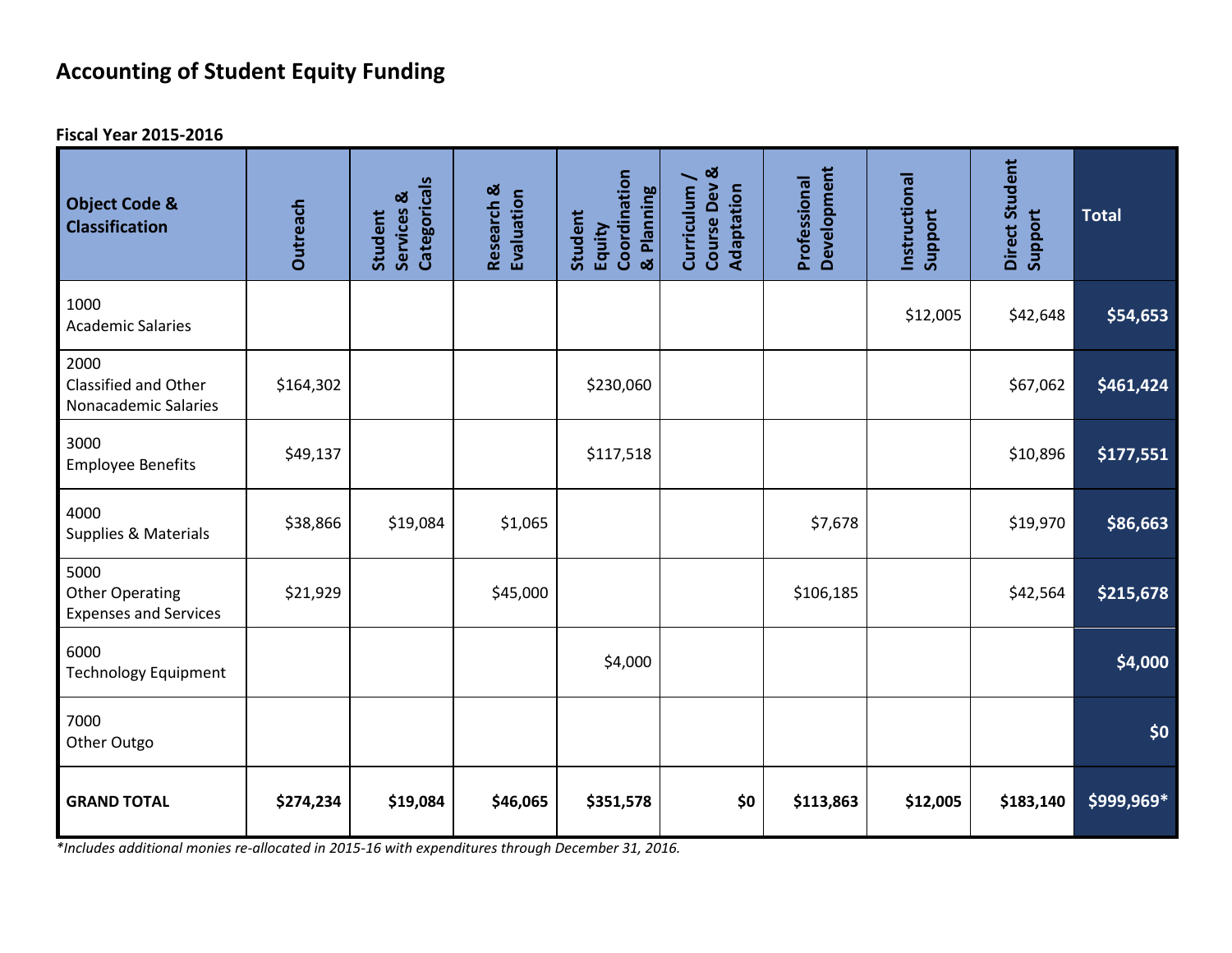# **Fiscal Year 2016-2017**

| <b>Object Code &amp;</b><br><b>Classification</b>              | <b>Outreach</b> | Categoricals<br>Services &<br>Student | Research &<br>Evaluation | Coordination<br>& Planning<br>Student<br>Equity | Course Dev &<br>Curriculum /<br>Adaptation | Development<br>Professional | Instructional<br>Support | Direct Student<br>Support | <b>Total</b> |
|----------------------------------------------------------------|-----------------|---------------------------------------|--------------------------|-------------------------------------------------|--------------------------------------------|-----------------------------|--------------------------|---------------------------|--------------|
| 1000<br><b>Academic Salaries</b>                               |                 |                                       |                          |                                                 |                                            |                             | \$10,895                 | \$58,228                  | \$69,123     |
| 2000<br>Classified and Other<br>Nonacademic Salaries           | \$76,824        |                                       |                          | \$132,969                                       |                                            |                             | \$29,059                 | \$204,022                 | \$442,874    |
| 3000<br><b>Employee Benefits</b>                               |                 |                                       |                          | \$24,237                                        |                                            |                             | \$14,256                 | \$125,259                 | \$163,752    |
| 4000<br>Supplies & Materials                                   | \$12,893        | \$1,225                               | \$158                    | \$1,557                                         |                                            | \$4,102                     |                          | \$82,363                  | \$102,298    |
| 5000<br><b>Other Operating</b><br><b>Expenses and Services</b> | \$2,560         | \$6,127                               |                          | \$1,492                                         | \$18,761                                   | \$46,563                    |                          | \$59,523                  | \$135,026    |
| 6000<br><b>Technology Equipment</b>                            |                 |                                       |                          |                                                 |                                            |                             |                          | \$23,909                  | \$23,909     |
| 7000<br>Other Outgo                                            |                 |                                       |                          |                                                 |                                            |                             |                          | \$91,513*                 | $$91,513*$   |
| <b>GRAND TOTAL</b>                                             | \$92,277        | \$7,352                               | \$158                    | \$160,255                                       | \$18,761                                   | \$50,665                    | \$54,210                 | \$644,817                 | \$1,028,495  |

*\*Includes additional monies re-allocated in 2015-16 with expenditures through December 31, 2016.*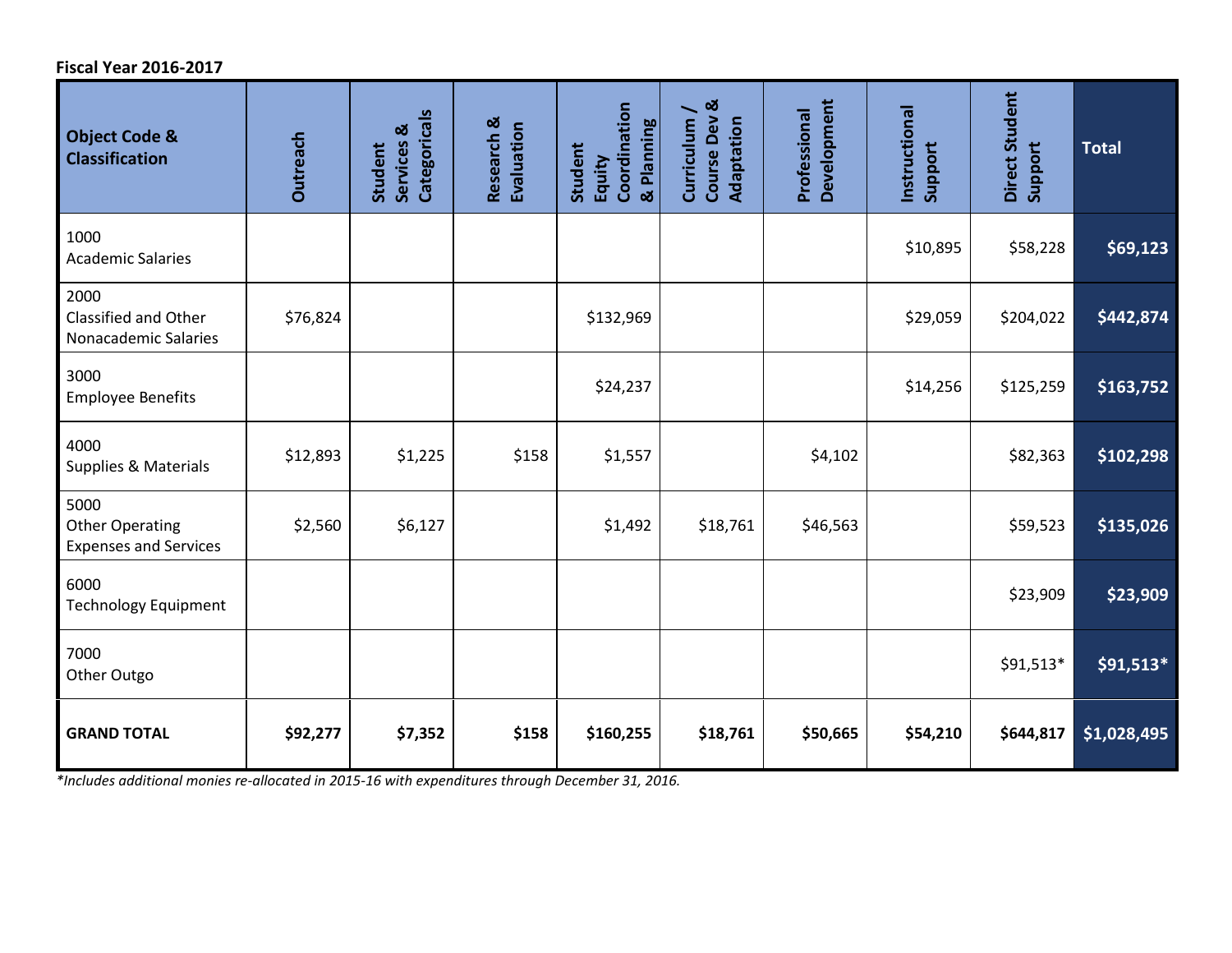# **Fiscal Year 2017-2018**

| <b>Object Code &amp;</b><br><b>Classification</b>              | <b>Outreach</b> | Categoricals<br>Services &<br>Student | Research &<br>Evaluation | Coordination<br>& Planning<br>Student<br>Equity | Course Dev &<br>Curriculum /<br>Adaptation | Development<br>Professional | Instructional<br>Support | Direct Student<br>Support | <b>Total</b> |
|----------------------------------------------------------------|-----------------|---------------------------------------|--------------------------|-------------------------------------------------|--------------------------------------------|-----------------------------|--------------------------|---------------------------|--------------|
| 1000<br><b>Academic Salaries</b>                               |                 |                                       |                          |                                                 |                                            |                             | \$1,921                  |                           | \$1,921      |
| 2000<br>Classified and Other<br>Nonacademic Salaries           | \$95,977        |                                       |                          | \$170,682                                       |                                            |                             | \$37,036                 | \$265,688                 | \$569,383    |
| 3000<br><b>Employee Benefits</b>                               |                 |                                       |                          | \$32,166                                        |                                            |                             | \$18,431                 | \$164,233                 | \$214,830    |
| 4000<br>Supplies & Materials                                   | \$15,002        | \$1,310                               | \$179                    | \$1,810                                         |                                            | \$4,762                     |                          | \$95,841                  | \$118,904    |
| 5000<br><b>Other Operating</b><br><b>Expenses and Services</b> | \$2,551         | \$6,116                               |                          | \$1,485                                         | \$18,755                                   | \$47,631                    |                          | \$56,243                  | \$132,781    |
| 6000<br><b>Technology Equipment</b>                            |                 |                                       |                          |                                                 |                                            |                             |                          |                           | \$0          |
| 7000<br>Other Outgo                                            |                 |                                       |                          |                                                 |                                            |                             |                          |                           | \$0          |
| <b>GRAND TOTAL</b>                                             | \$113,530       | \$7,426                               | \$179                    | \$206,143                                       | \$18,755                                   | \$52,393                    | \$57,388                 | \$582,005                 | \$1,037,819  |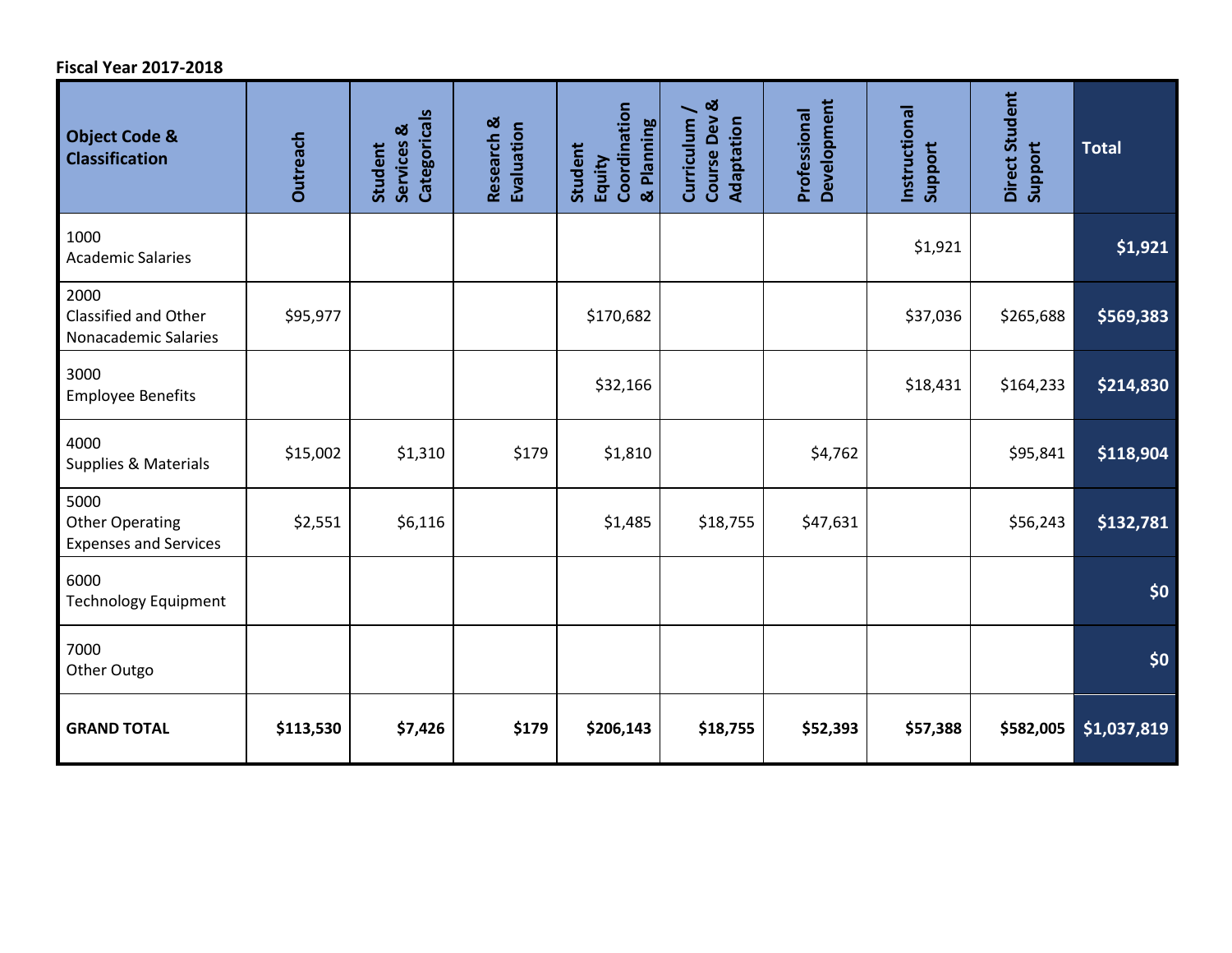| <b>Access</b>                                                                                                     |                                                                                                                                                                                                                                                                                                                                                                                                                                                                                                                                                                  |
|-------------------------------------------------------------------------------------------------------------------|------------------------------------------------------------------------------------------------------------------------------------------------------------------------------------------------------------------------------------------------------------------------------------------------------------------------------------------------------------------------------------------------------------------------------------------------------------------------------------------------------------------------------------------------------------------|
| Increase the equity index in access for veterans from<br>.53 to .8 by 2018.                                       | Staffing and programming in the Veterans Information Center have increased to<br>increase access to campus resources and services. The equity index in this area has<br>increased to .67.                                                                                                                                                                                                                                                                                                                                                                        |
| Increase the equity index in access for Asian/Pacific<br>Islanders from .83 to 1.0 by 2018.                       | While the equity index shows a slight drop at .71, efforts to increase access,<br>particularly to Pacific Islander students disproportionately impacted in the<br>northern part of the district were successful with the start of a new Mana program<br>in Fall 2016.                                                                                                                                                                                                                                                                                            |
| Increase the equity index in access for students<br>experiencing economic disadvantage from .13 to .6 by<br>2018. | There are several efforts underway to increase a college-going culture in Title I<br>schools in the district's service area as well as with feeder high schools with<br>predominantly low-income populations through the First Year Forward program,<br>Academic Success and Equity programs, and partnerships with GEAR UP. The<br>equity index in this area has increased to .35                                                                                                                                                                               |
| <b>Course Completion</b>                                                                                          |                                                                                                                                                                                                                                                                                                                                                                                                                                                                                                                                                                  |
| Reduce the course completion gap for males from 2.4<br>to 1.0 percent by 2018.                                    | Efforts continue to increase male enrollment in Academic Success and Equity<br>Programs continues and the college is analyzing data collected through<br>collaborations with the Minority Male Community College Collaborative regarding<br>men of color and access to resources. The equity index has slightly increased to .98<br>(up from .97) with percentage below average narrowing to 1.46 percent.                                                                                                                                                       |
| Reduce the course completion gap for Black/African<br>American students from 8.7 to 3.0 percent by 2018.          | The Umoja program continues to grow by approximately 20 percent per year and<br>provide enhanced services to students both in and outside of the program. The<br>equity index has slightly decreased to .84 percent (down from .86) and the<br>percentage below average has widened to 11.5 percent.                                                                                                                                                                                                                                                             |
| Reduce the course completion gap for Hispanic/Latino<br>students from 4.0 to 2.0 percent by 2018.                 | The Puente program as well First Year Forward provide services to students and<br>attempt to streamline student transition into MiraCosta and journey to graduation.<br>Puente serves as one of the early successes in learning communities at the campus.<br>Expansion of the Puente Program to include a 2nd cohort will assist in offering<br>additional Hispanic/Latina/o students enhanced academic and support services.<br>The equity index has slightly increased to .95 (up from .94) and the percentage<br>below average has narrowed to 3.96 percent. |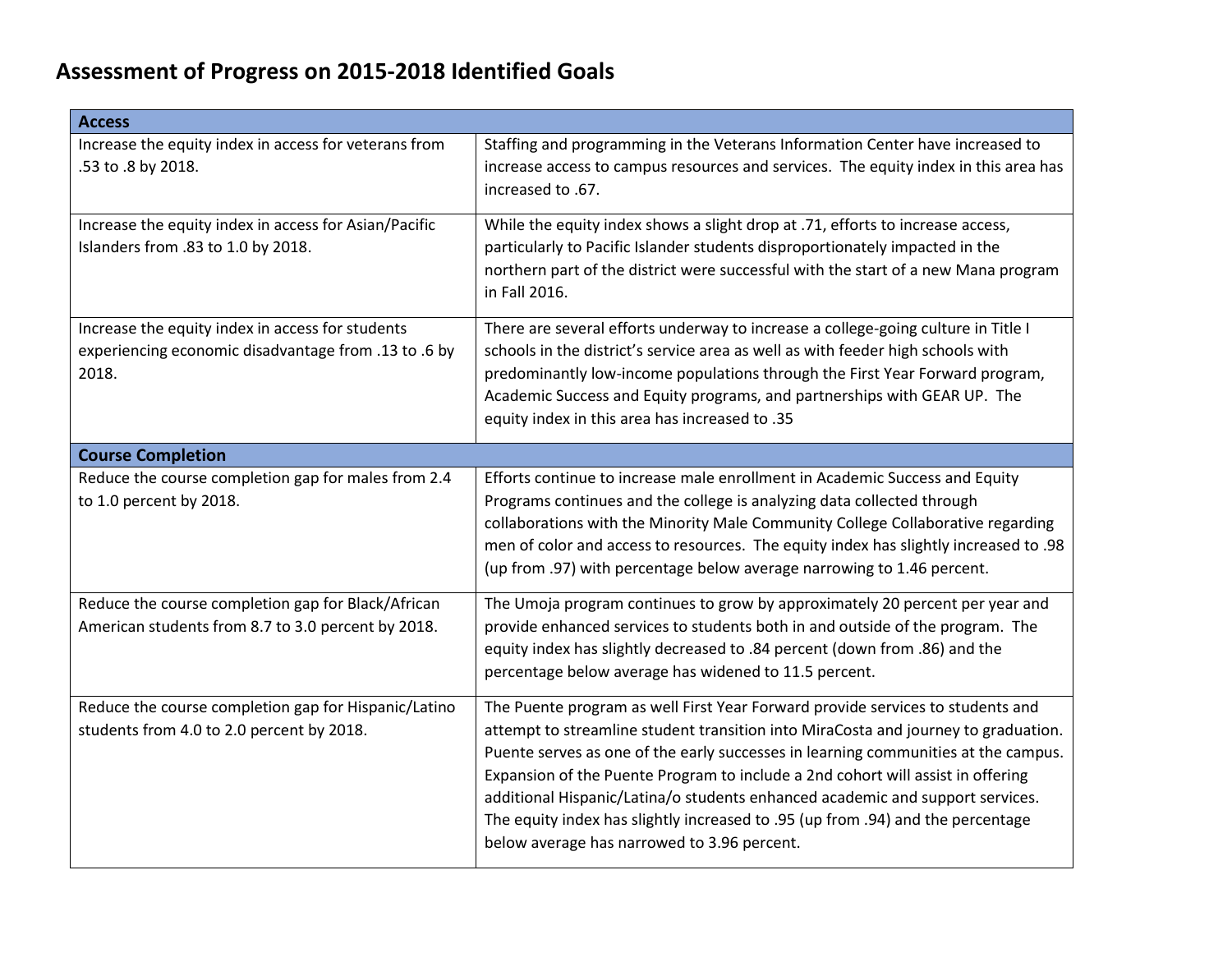| <b>Basic Skills/ESL Completion</b>                                                                                                                  |                                                                                                                                                                                                                                                                                                                                                                                                                                                                                         |
|-----------------------------------------------------------------------------------------------------------------------------------------------------|-----------------------------------------------------------------------------------------------------------------------------------------------------------------------------------------------------------------------------------------------------------------------------------------------------------------------------------------------------------------------------------------------------------------------------------------------------------------------------------------|
| Reduce the gap in ESL and math course completion for<br>all male students from 5.9 to 2.0 percent and to<br>eliminate the gap respectively by 2018. | Efforts continue to increase male participation in Academic Success and Equity<br>programs. The equity index for ESL completion has slightly increased to 1.08 (up<br>from 1.06), however, the percentage below average has slightly widened to 3.03<br>percent. The equity index for math remains the same at .93 and the percentage<br>below average has widened to 2.84 percent.                                                                                                     |
| Reduce the gap in basic skills English and math course<br>completion for target male students to 3.0 percent and<br>2 percent respectively by 2018. | Efforts continue to increase male participation in Academic Success and Equity<br>programs. The equity index for English completion has decreased to .94 (down<br>from 1.02) and the percentage below average has widened to 2.76 percent. The<br>equity index for math has dropped to .73 and the percentage below average has<br>widened to 10.46 percent.                                                                                                                            |
| <b>Degree &amp; Certificate Completion</b>                                                                                                          |                                                                                                                                                                                                                                                                                                                                                                                                                                                                                         |
| Eliminate the degree and certificate completion gap for<br>all males by 2018.                                                                       | Marketing efforts were designed to highlight successful male students at the<br>college accessing resources. The equity index has slightly decreased to .84 (down<br>from .87) and the percentage below average has widened to 3.86 percent.                                                                                                                                                                                                                                            |
| Reduce the gap in degree and certificate completion for<br>Alaska Native/Native American students from 16.6 to<br>5.0 percent by 2018.              | Increased efforts to connect students from this population to services continue<br>including the start of a club on campus that will connect students to academic and<br>support services. The number of students in this population is very small, leading<br>to variability in data. The equity index has slightly increased to .90 (up from .86)<br>and the percentage below average has narrowed to 2.37 percent.                                                                   |
| <b>Transfer</b>                                                                                                                                     |                                                                                                                                                                                                                                                                                                                                                                                                                                                                                         |
| Reduce the gap in transfer for Hispanic/Latino students<br>from 7.5 to 3.0 percent by 2018.                                                         | The Puente program as well First Year Forward provide services to students and<br>attempt to streamline student transition into MiraCosta and journey to graduation.<br>The Transfer Center has engaged in outreach to this population in marketing and<br>services to increase student knowledge of transfer options and reduce transfer<br>velocity. The equity index has slightly decreased to .74 (down from .81) and the<br>percentage below average has widened to 11.37 percent. |
| Eliminate the gap in transfer for Black/African-<br>American students by 2018.                                                                      | The Umoja program as well as the Transfer Center has increased services to<br>students in this population to increase knowledge of transfer options and reduce<br>transfer velocity. The equity index has remained the same at .98 and the<br>percentage below average has narrowed to .90 percent.                                                                                                                                                                                     |